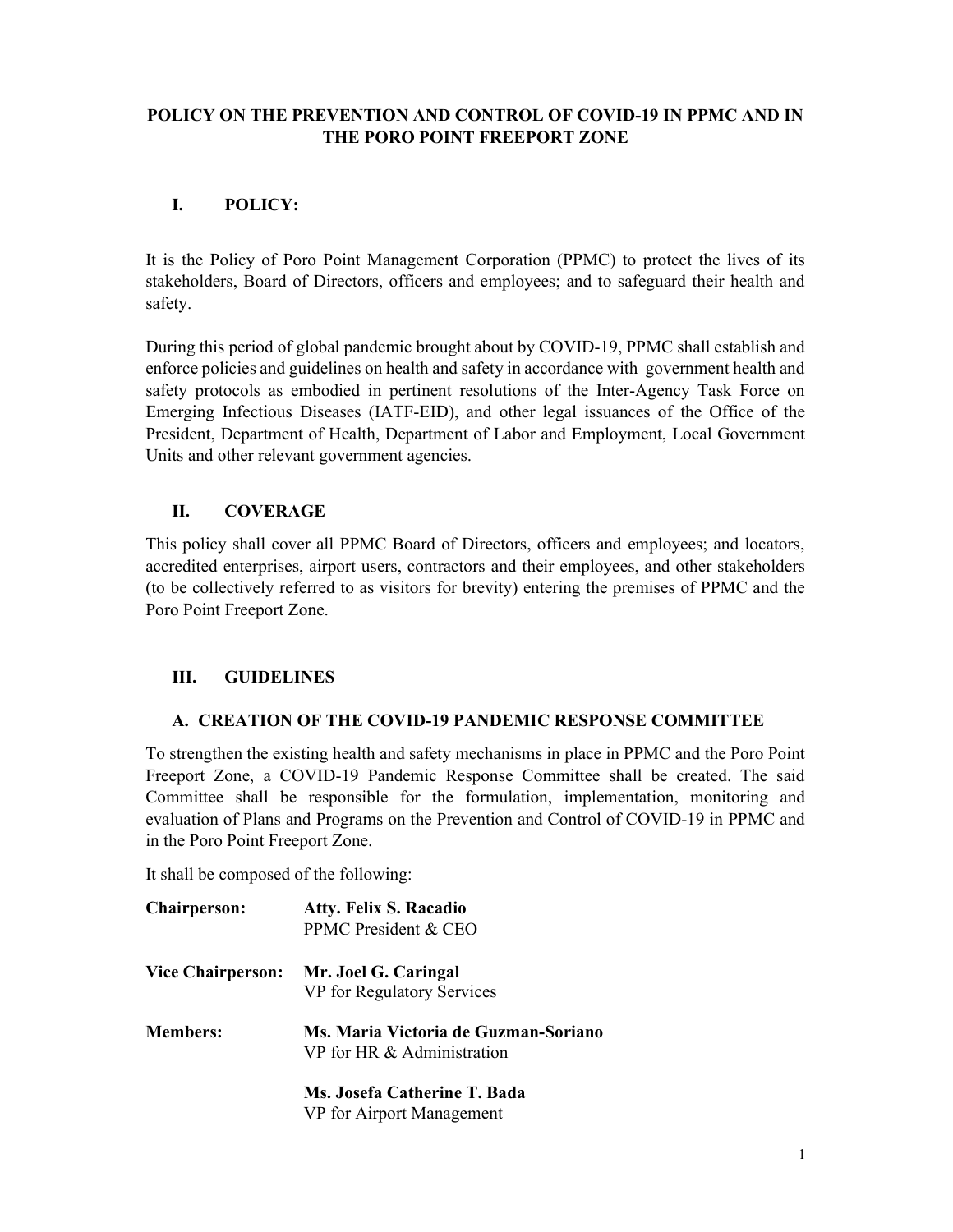Engr. Cerila A. Corpuz VP for Infrastructure Management

 Atty. Marlou P. Pacleb Legal Counsel

 Ms. Rubilyn C. Cabiles Internal Auditor

Representative of Supervisors

Representative of Rank-and-File Employees

Secretariat: Mr. Harry Jose A. Gatchalian Environment and Safety Officer

> Ms. Joanne P. Macagba Nurse

### B. TEAMS TO ASSIST THE PANDEMIC RESPONSE COMMITTEE

The Pandemic Response Committee shall be assisted by the following teams:

- 1. Medical Team;
- 2. Information, Education and Communication Team;
- 3. Facilities Management Team;
- 4. Resource Management Team; and
- 5. Monitoring Team.

### C. DUTIES AND RESPONSIBILITIES OF THE ASSISTING TEAMS

### 1. Medical Team

- a. Conduct a health status survey to ensure that all those reporting to the office are in tiptop shape and that no one is exhibiting any of the symptoms of COVID-19 prior to the resumption of normal office operations;
- b. Monitor the compliance to thermal scanning by all PPMC Board of Directors, officers and employees; and visitors at the following areas:
	- PPFZ Main Gate
	- Airport Gate,
	- Prior to entry to any PPMC/BCDA Building/Office within the Poro Point Freeport Zone;
	- Airport Arrival Area for arriving airport users.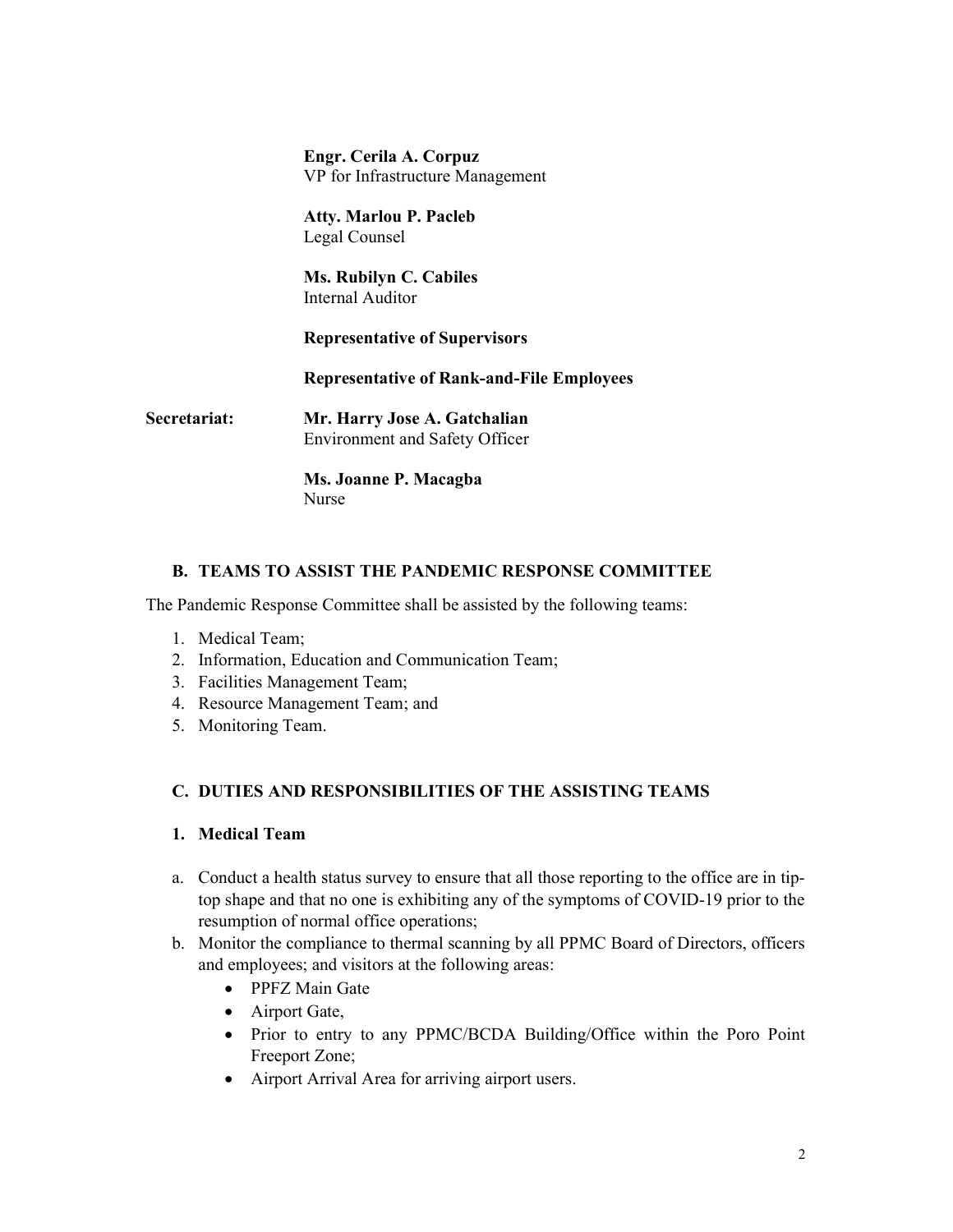- c. Monitor on a daily basis the accomplishment of health symptoms questionnaire by all PPMC Board of Directors officers and employees; and visitors prior to entry to any PPMC/BCDA Building/Office within the Poro Point Freeport Zone;
- d. Issue hygiene kits and PPEs to all PPMC Directors, officers and employees;
- e. Attend to any PPMC Director, officer, employee; or visitor suspected as having COVID-19 at the isolation area;
- f. Coordinate with DOH and City Health Office the transport to the nearest hospital of the PPMC Director, officer, employees; or visitor suspected to have COVID-19;
- g. Coordinate the conduct of testing of PPMC Directors, officers and employees as may be applicable;
- h. Conduct contact tracing if a PPMC Director, officer, employee or visitor tests positive of COVID-19;
- i. Monitor on a daily basis the conditions of Directors, officers and employees while in the hospital or if under quarantine;
- j. Monitor on a daily basis the conditions of employees who are sick of other illnesses;
- k. Identify accredited mental health centers or professionals for workers needing counseling or presenting with mental health concerns;
- l. Ensure that the thermal scanners are operational;
- m. Ensure that all hygiene/sanitation stations and shoe baths are readily available at points of use;
- n. Act as roving officers to implement physical distancing;
- o. Safeguard all documents and records of all PPMC Directors, officers, employees and visitors pertaining to COVID-19 prevention and control;
- p. Prepare and submit required reports to the Department of Labor and Employment (DOLE) Regional Office copy furnished the Department of Health monthly report of illness, diseases and injuries utilizing the DOLE Work Accident/Illness Report Form.

# 2. Information Education and Communication (IEC) Team

- a. Provide a copy of this policy to each PPMC officer and employee immediately upon approval;
- b. Conduct an orientation of all employees via videoconference/online conference on this policy immediately upon approval;
- c. Conduct learning session for all employees via videoconference/online conference on Prevention and Control of COVID-19 including increasing physical and mental resilience; information about COVID-19 transmission, disease outcome and treatment options shall be provided to all employees;
- d. Prepare and disseminate advocacy and IEC materials on the Prevention and Control of COVID-19 from Department of Health, World Health Organization and other reliable sources of information utilizing various communication platforms such as the issuance of office memorandum, webinar, and infographics, among others, in PPMC Offices and strategic areas inside the Poro Point Freeport Zone;
- e. Prepare and disseminate news articles on PPMC's initiatives on the Prevention and Control of COVID-19 and compliance with Republic Act No. 11469 or Bayanihan to Heal as One Act;
- f. Disseminate issuances regarding COVID-19 from the Office of the President, Office of the Provincial Government of La Union, Inter-Agency Task Force on Emerging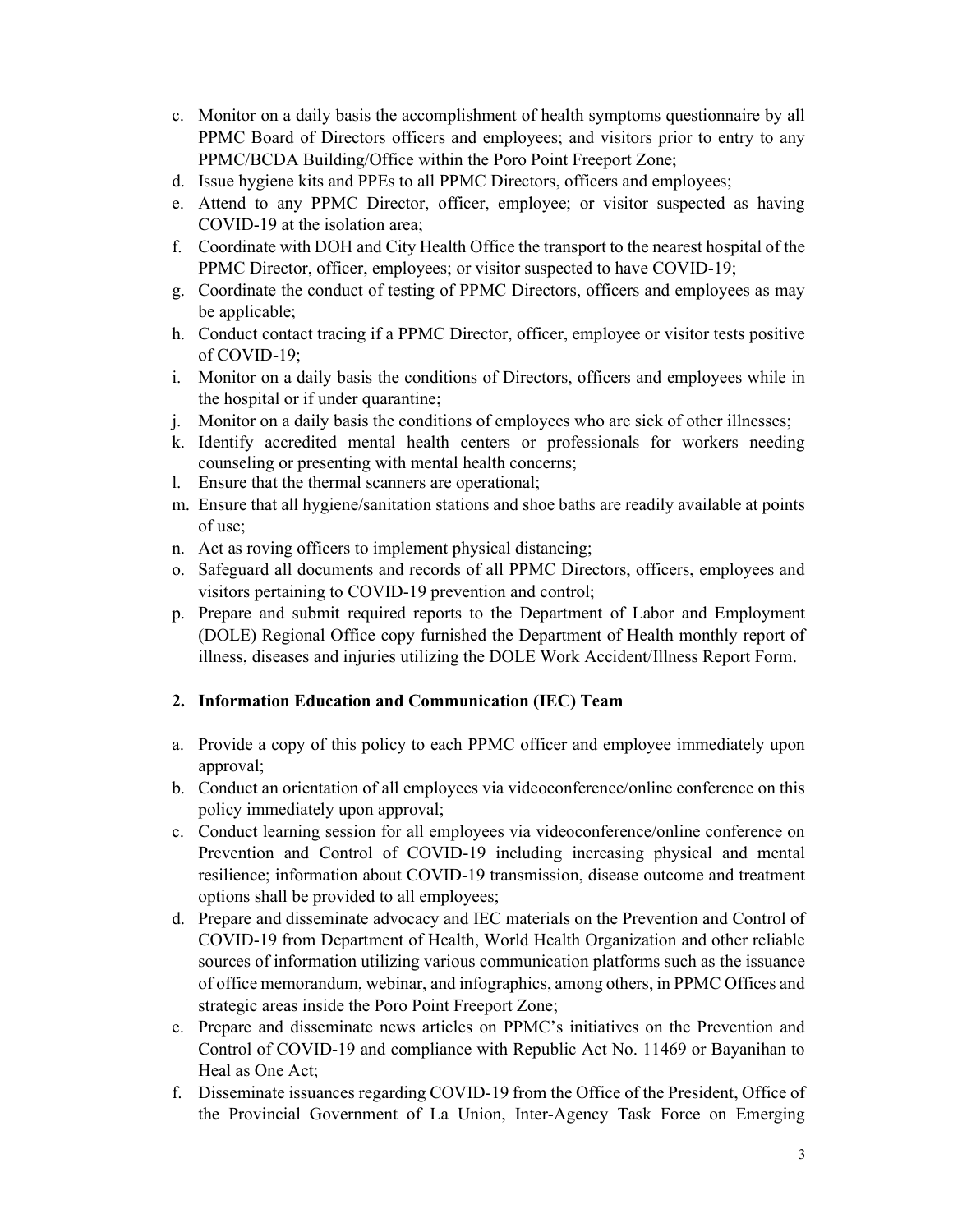Infectious Diseases, Department of Health, City Government of La Union, Department of Transportation and Department of Labor and Employment, among others.

## 3. Facilities Management Team

- a. Modify workplace layout and provide visual cues to ensure observance of physical distancing requirements;
- b. Provide an isolation area according to DOH requirements.
- c. Disinfect and decontaminate all buildings and facilities once a week, or as often as required; and
- d. Disinfect and decontaminate all vehicles entering the PPMC and airport premises.

## 4. Resource Management Team

- a. Prepare the budgetary requirements to implement the various prevention and control programs;
- b. Monitor budget utilization to ensure that expenditures are within the approved budget;
- c. Procure all material requirements to implement the various prevention and control programs;
- d. Issue all material requirements to implement the various prevention and control programs; and
- e. Provide transportation requirements to employees.

# 5. Monitoring Team

- a. Disseminate PPMC's policy and programs on the Prevention and Control of COVID-19 to all locators, accredited enterprises, airport users, and contractors inside the Poro Point Freeport Zone;
- b. Disseminate issuances from various government agencies to all locators, accredited enterprises, airport users, and contractors inside the Poro Point Freeport Zone;
- c. Ensure that all locators, accredited enterprises, airport users, and contractors inside the Poro Point Freeport Zone have a policy on the Prevention and Control of COVID-19 which is compliant with the established health standards of the Department of Health and compliant with issuances of the Department of Labor and Employment; and
- d. Monitor compliance of all locators, accredited enterprises, airport users, and contractors inside the Poro Point Freeport Zone with the established health standards of the Department of Health and issuances of the Department of Labor and Employment.

The composition of the Assisting Teams shall be the following:

Medical & Safety Team Team Leader Mr. Leo G. Mayaen

Mr. Harry Jose J. Gatchalian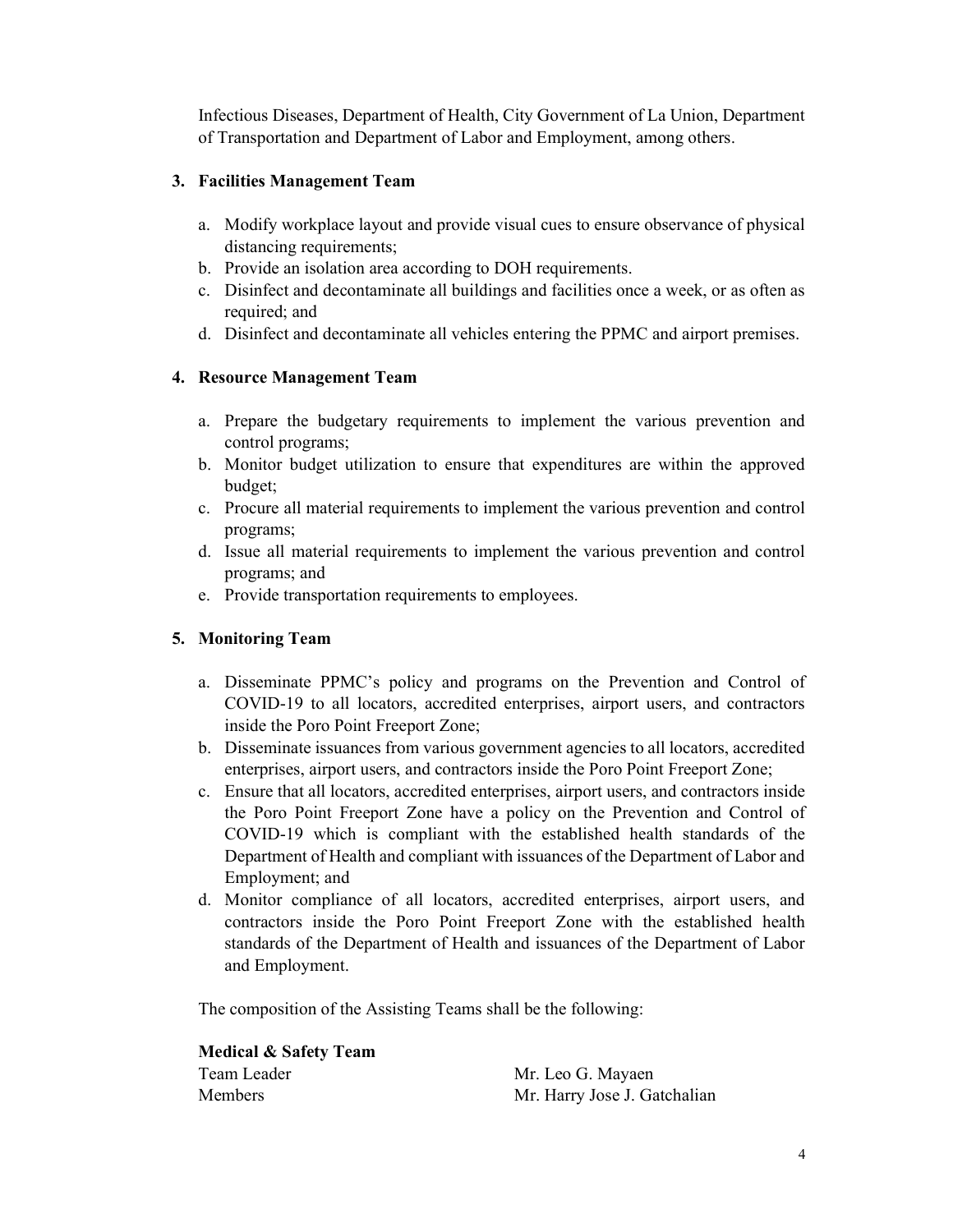Ms. Joanne P. Macagba Mr. Anthony C. Hidalgo Ms. Michelle A. Subala Mr. Ronel P. Hullana Mr. Florante E. Panit Mr. John Roel B. Deluyas Mr. Geyron B. Perlata

#### Information, Education and Communication Team

| Team Leader    | Ms. Charlotte C. Bandolin |
|----------------|---------------------------|
| <b>Members</b> | Ms. January Guia C. Bawat |
|                | Ms. Lastina L. Baguya     |

 Ms. Dennica Dyan C. Gonowon Mr. Inigo T. Balagot Ms. Jovelyn C. Corpuz

# Facilities Management Team Team Leader **Arch.** Marc Lawrence P. Aquino

# Resource Management Team

Members Engr. Mennen C. Mendoza Engr. Saturnino L. Buccat, Jr. Engr. Epifanio Balangue Mr. Rene J. Difuntorum

Team Leader Ms. Lenima B. Judan Members Ms. Anne Jubilee G. Malingan Ms. Charlotte C. Bandolin Ms. Abigael Q. Peralta Mr. Carlo S. Escalona Mr. Ronelle F. Gatchalian Mr. Franklin C. Villareal

Monitoring Team

Team Leader Ms. Eliza M. Maconocido Members Mary Jane B. Carlos Mr. Allan L. Pacio Mr. George V. Pasig Ms. Arlyn P. TAn Ms. Felynel C. Mariano

The membership of the Assisting Teams may be amended subject to the recommendation of the Team Leaders and upon approval of the Pandemic Response Committee headed by the President & CEO.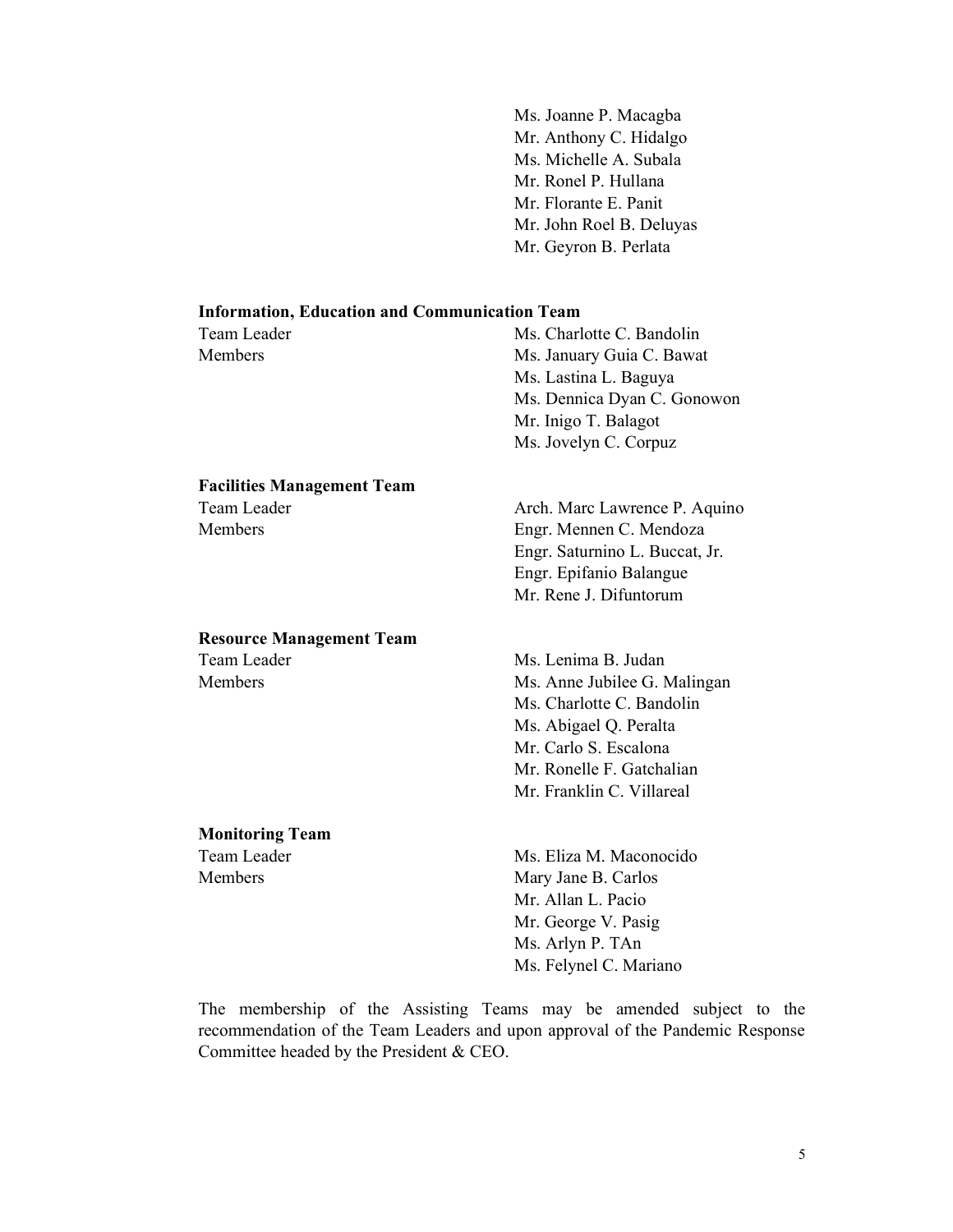IV. WORKPLACE SAFETY AND HEALTH (Adopted from the DTI and DOLE Interim Guidelines on Workplace Prevention and Control of COVID-19)

The following safety and health standards shall be implemented by PPMC and by the all locators, accredited enterprises, airport users, and contractors inside the Poro Point Freeport Zone aligned with the objectives of the minimum health standards of the Department of Health:

### A. Increase Physical and Mental Resilience

- 1. Emphasize to all workers the everyday actions to stay healthy such as:
	- a. Eat nutritious and well-cooked food;
	- b. Drink plenty of fluids and avoid alcoholic beverages;
	- c. Increase the body's resistance by having adequate rest and at least eight (8) hours of sleep; and
	- d. Exercise regularly.
- 2. Enjoin all companies to provide free medicines and vitamins;
- 3. Provide referral for workers needing counseling or presenting with mental health concerns.

## B. Reducing Transmission of COVID-19

- 1. Prior to entrance in PPMC/PPFZ Buildings and Workplaces
- a. All persons entering the PPMC Buildings and Offices shall observe the following:
	- i. Wear masks at all times, and remove the same only when eating or drinking. PPMC shall provide appropriate masks to all PMC Board, officers and employees. Should cloth masks be used, additional filter materials such as tissue paper must be added.
	- ii. Accomplish daily the health symptoms questionnaire and submit to the guard or designated safety officer prior to entry;
	- iii. Have their temperature checked and recorded in the health symptoms questionnaire

Temperature shall be checked at the following:

- PPFZ Main Gate
- Airport Gate,
- Prior to entry to any PPMC/BCDA Building/Office within the Poro Point Freeport Zone;
- Airport Arrival Area for arriving airport users

For any person with temperature  $>37.5$ °C, even after a 5-minute rest, or if the response in the questionnaire needs further evaluation by the clinic staff, the person shall be isolated in an area identified by PPMC and not allowed to enter the premises. The isolation area should be well ventilated and must be disinfected frequently.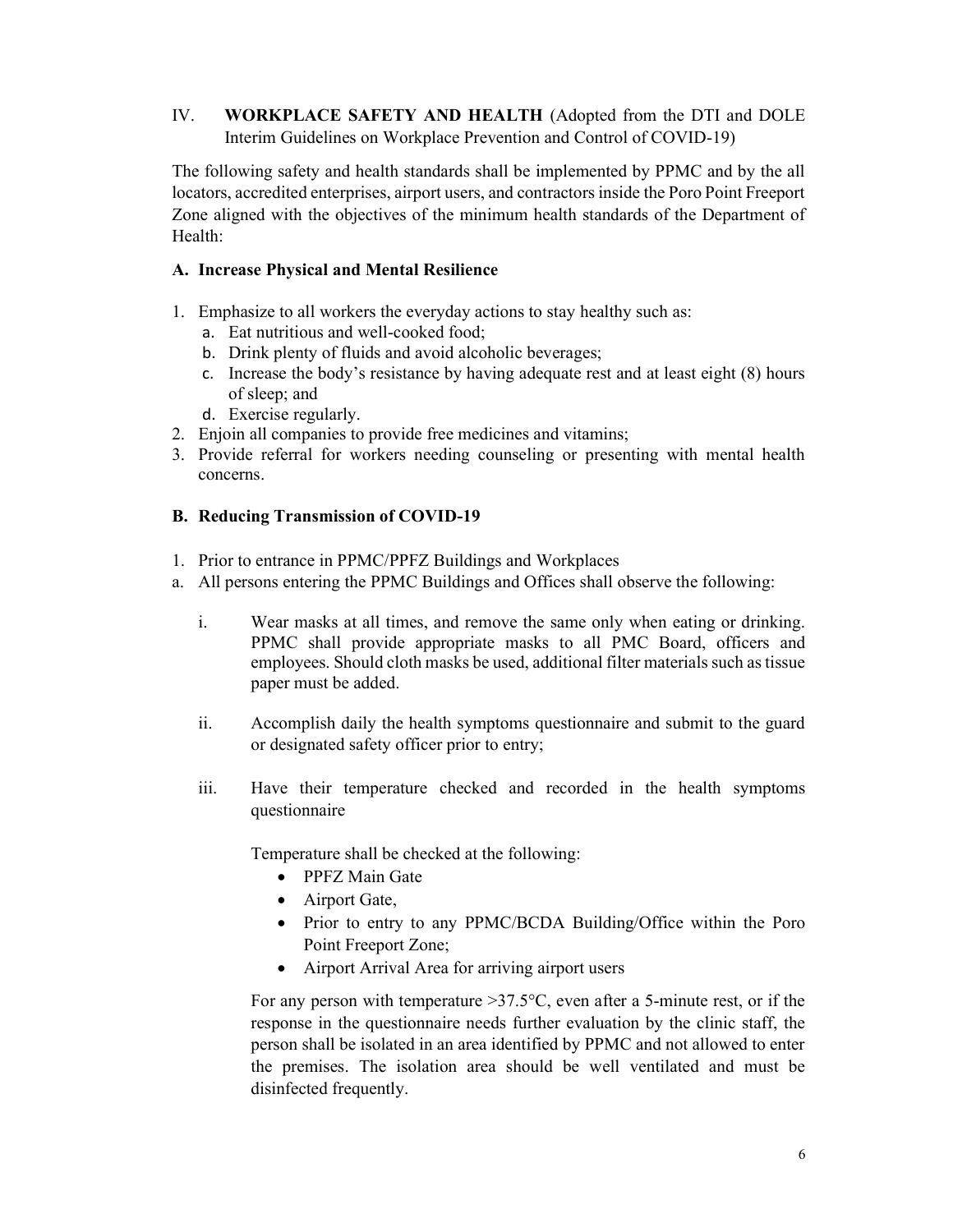Clinic staff assigned to assess the workers held in the isolation area shall be provided the appropriate medical grade PPEs by the establishment which shall include but not limited to, face masks, goggles/face shields, and/or gloves; and

- iv. Spray alcohol/sanitizers to both hands; and provide disinfectant foot baths at the entrance.
- b. Equipment of vehicle entering the hub operational area must go through a disinfection process; and
- c. If there will be a long queue outside the office premises or business establishment premises, roving officers should instill physical distancing of one meter.
- 2. Inside the workplace

a. All work areas and frequently handled objects such as door knobs and handles, shall be cleaned and disinfected regularly, at least once every two (2) hours;

b. All washrooms and toilets shall have sufficient clean water and soap, workers are encouraged to wash their hands frequently and avoid touching their eyes, nose and mouth;

c. Sanitizers shall be made available in corridors, conference areas, elevators, stairways and areas where workers pass;

d. Workers, whether in office workstations or in operations area, shall always practice physical distancing meaning at the minimum two (2) meters radius space (side, back and front) between workers;

e. Eating in communal areas is discouraged. It is best to eat in individual work area and all wastes shall be disposed properly.

If eating in individual work areas is not possible, the employer shall ensure that physical distancing is maintained in dining areas with one worker per table and two (2) meters distance per worker. It is discouraged that workers engage in conversation with masks off during meal times. Tables and chairs shall be cleaned or disinfected after every use of the area, and before as well as at the end of the work day; and

f. Canteens and kitchens should be cleaned and disinfected regularly.

### C. Minimize Contact Rate

- 1. Alternative work arrangements shall be adopted, such as working-hour shifts, work from home (WFH), where feasible and on rotation basis;
- 2. Prolonged face-to-face interaction between workers and with clients are discouraged and masks shall be worn at all times and not removed. Meetings needing physical presence shall be kept to a minimum number of participants and with short duration. Videoconferencing shall be utilized for lengthy discussions among workers;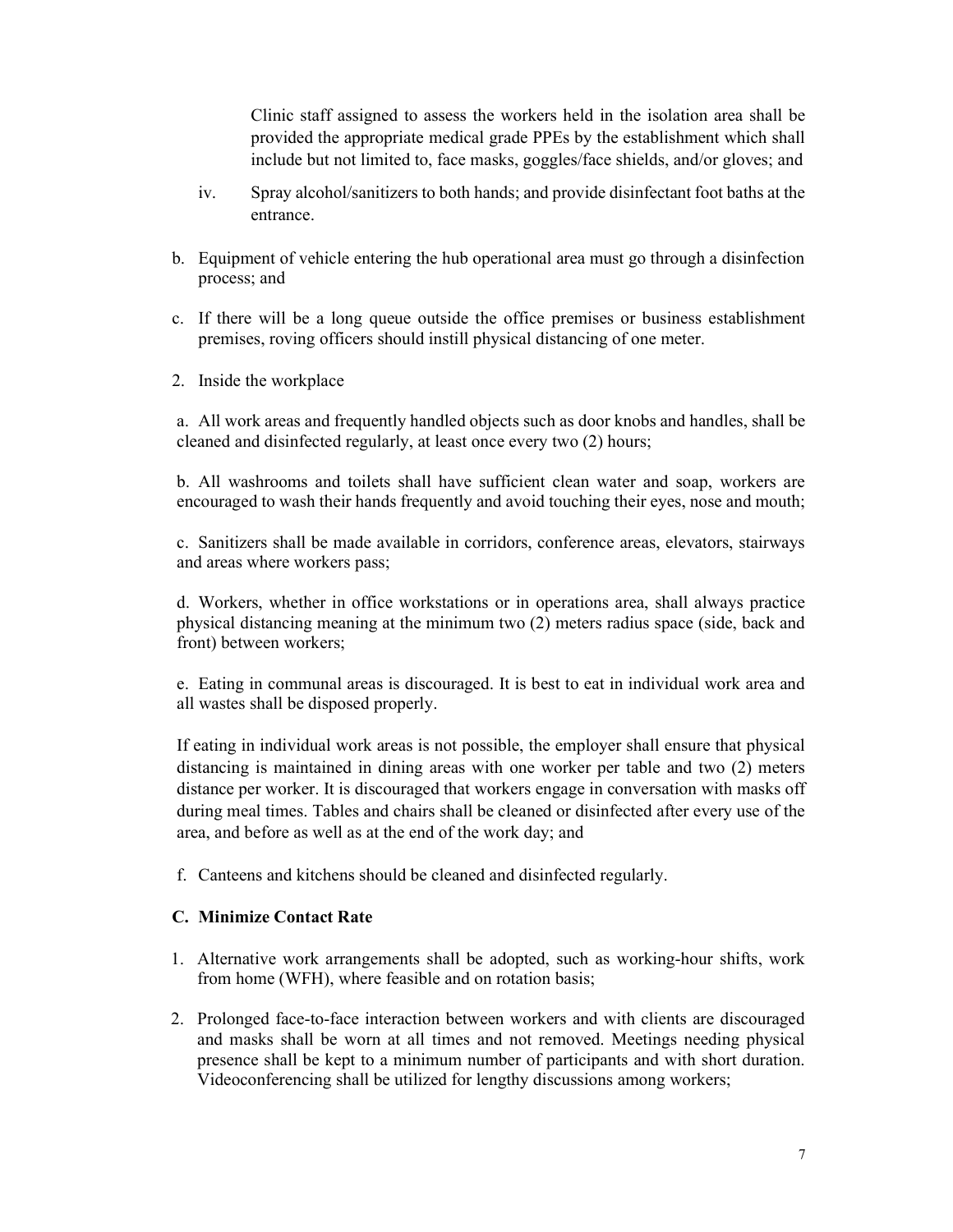- 3. Office tables should be arranged in order to maintain proper physical distancing. Barriers may be provided between tables;
- 4. Workstation layout should be designed to allow for unidirectional movement in aisles, corridors or walkways;
- 5. To maintain physical distancing, number of people inside an enclosed space such as a room, store or hall shall be limited. For buildings with elevator, elevator use should consider physical distancing and limit the number of persons in order to observe the 1 meter physical distancing;
- 6. If applicable, use of stairs should be encouraged subject to physical distancing requirements. If more than 2 stairways are accessible, one stairway may be used exclusively for going up and another for going down;
- 7. Online system shall be highly encouraged to be utilized for clients needing assistance from offices including the use of videoconferencing; and
- 8. Roving officers shall always ensure physical distancing and observance of minimum health protocols.

### D. On Reducing the Risk of Infection from COVID-19

- 1. In the event that a worker is suspected as having COVID-19:
- a. The worker shall immediately proceed to the isolation are designated in the workplace and never remove his/her mask;
- b. Clinic personnel attending to the workers should wear appropriate PPEs and if needed should require the transport of the affected worker to the nearest hospital. Company protocols for transport suspect COVID-19 cases and for PCR testing, should be in place including providing for ambulance conduction. Hospitals will report to the DOH for COVID-19 suspect; and
- c. Decontamination of workplace

i. Workplace shall be decontaminated with appropriate disinfectant (e.g. chlorine bleaching solution and 1:100 phenol based disinfectant)

ii. After decontamination of the work area, work can resume after 24 hours; and

iii. Workers present in the work area with the suspect COVID-19 worker shall go on 14 days home quarantine with specific instructions from the clinic staff on monitoring of symptoms and possible next steps. If suspect COVID-19 worker has negative result, co-workers may be allowed to report back to work.

2. In the event that worker is sick or has fever but is not suspected to have COVID-19 (ex., urinary infection, wound infection or any diseases not related to lungs or respiratory tract) PPMC shall advise the employee to take prudent measures to limit the spread of communicable diseases, as follows:

i. Stay at home and keep away from work or crowds;

- ii. Take adequate rest and take plenty of fluids;
- iii. Practice personal hygiene to prevent spread of disease; and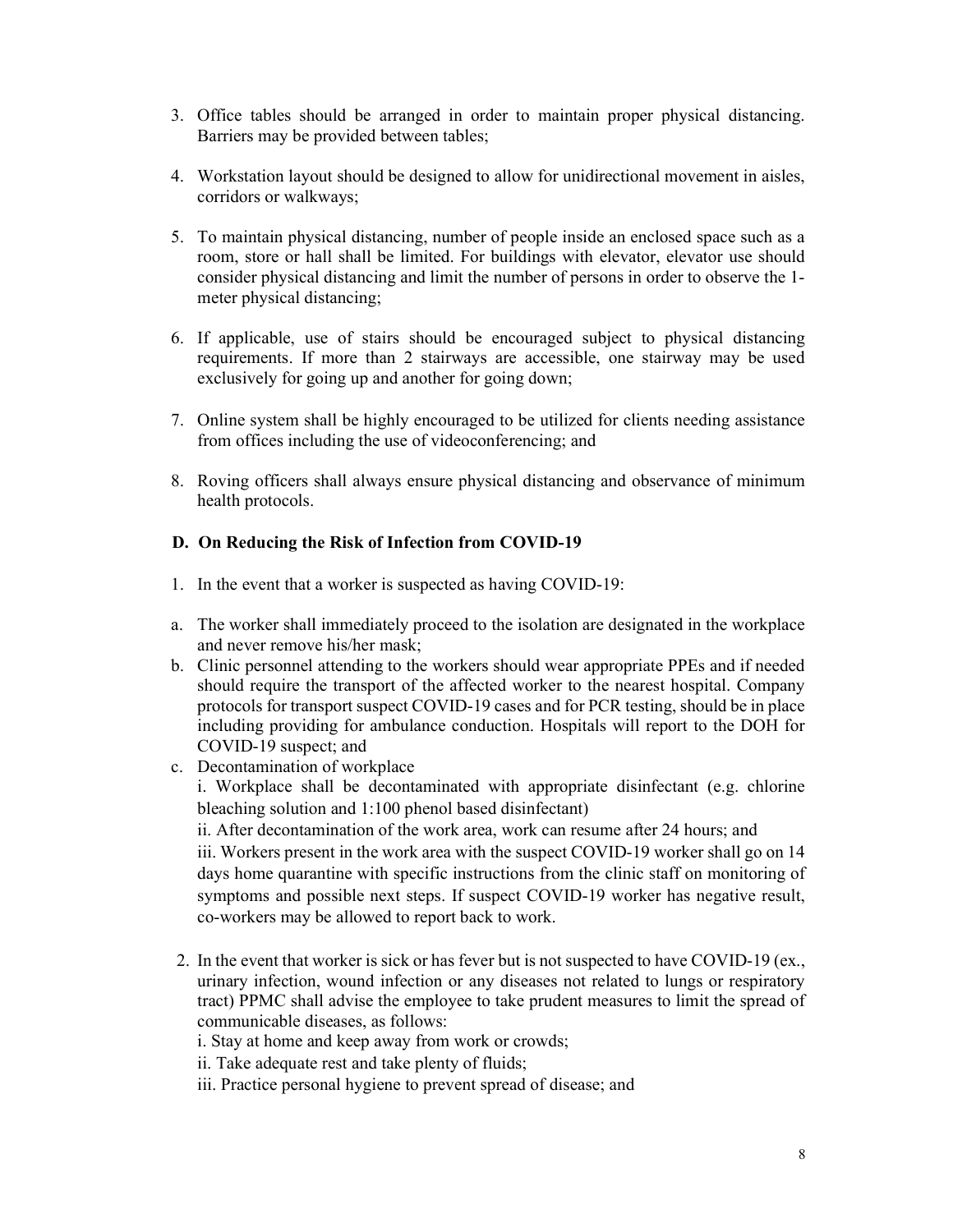iv. Seek appropriate medical care if there is persistent fever, when difficulty of breathing has started, or when he/she becomes weak

# V. DUTIES OF EMPLOYERS AND WORKERS

PPMC and other employers inside the Poro Point Freeport Zone shall:

- 1. Provide the necessary company policies for the prevention and control of COVID-19 in consultation with workers. Advocacy and IEC programs should be taken from DOH, WHO and reliable sources of information on COVID-19;
- 2. Provide resources and materials needed to keep the workers healthy and the workplace safe, e.g., masks, soap, sanitizer, disinfectant, PPEs, including COVID-19 testing kits, etc;
- 3. Designate the safety officer to monitor COVID-19 prevention and control measures such as physical distancing, wearing of masks, regular disinfection, compliance to thermal scanning and accomplishing health symptoms questionnaire;
- 4. Enhance health insurance provision for workers;
- 5. Where feasible, provide shuttle services and/or decent accommodation on near-site location to lessen travel and people movement;
- 6. Enjoin the hiring from the local community; and
- 7. Put up a COVID-19 Hotline and Call Center for employees to report if symptomatic, and daily monitoring scheme of our "suspect" employee condition.

Workers shall:

- 1. Comply with all workplace measures in place for the prevention and control of COVID-19, such as, frequent hand washing, wearing of masks, observe physical distancing always, etc;
- 2. Observe proper respiratory etiquette;
- 3. Coughing and sneezing into tissue or into shirt sleeve if tissue is not available;
- 4. Disposing used tissues properly; and
- 5. Disinfecting hands immediately through proper washing with soap and water or alcoholbased sanitizer immediately after a cough or sneeze.

For a PPMC employee who gets sick but not with COVID-19, a medical certificate sworn under oath from a physician must be submitted at least a day before returning to work certifying the he/she has been treated of his/her illness and that he/she is fit to work.

For a PPMC employee who gets infected with COVID-19, a medical certificate sworn under oath from the facility authorized to treat COVID-19 must be submitted at least two days before returning to work certifying therein that he/she has been treated of his illness and that he/she is fit work.

### VI. WORKPLACE WITH IMMINENT DANGER SITUATIONS

In workplaces where workers are evidently at risk of infection as in health-care and other frontline services, the employer shall comply with the DOH Department Memorandum No. 2020-0178; Interim Guidelines on Health Care Provider Networks during the COVID-19 Pandemic, 11 April 2020.